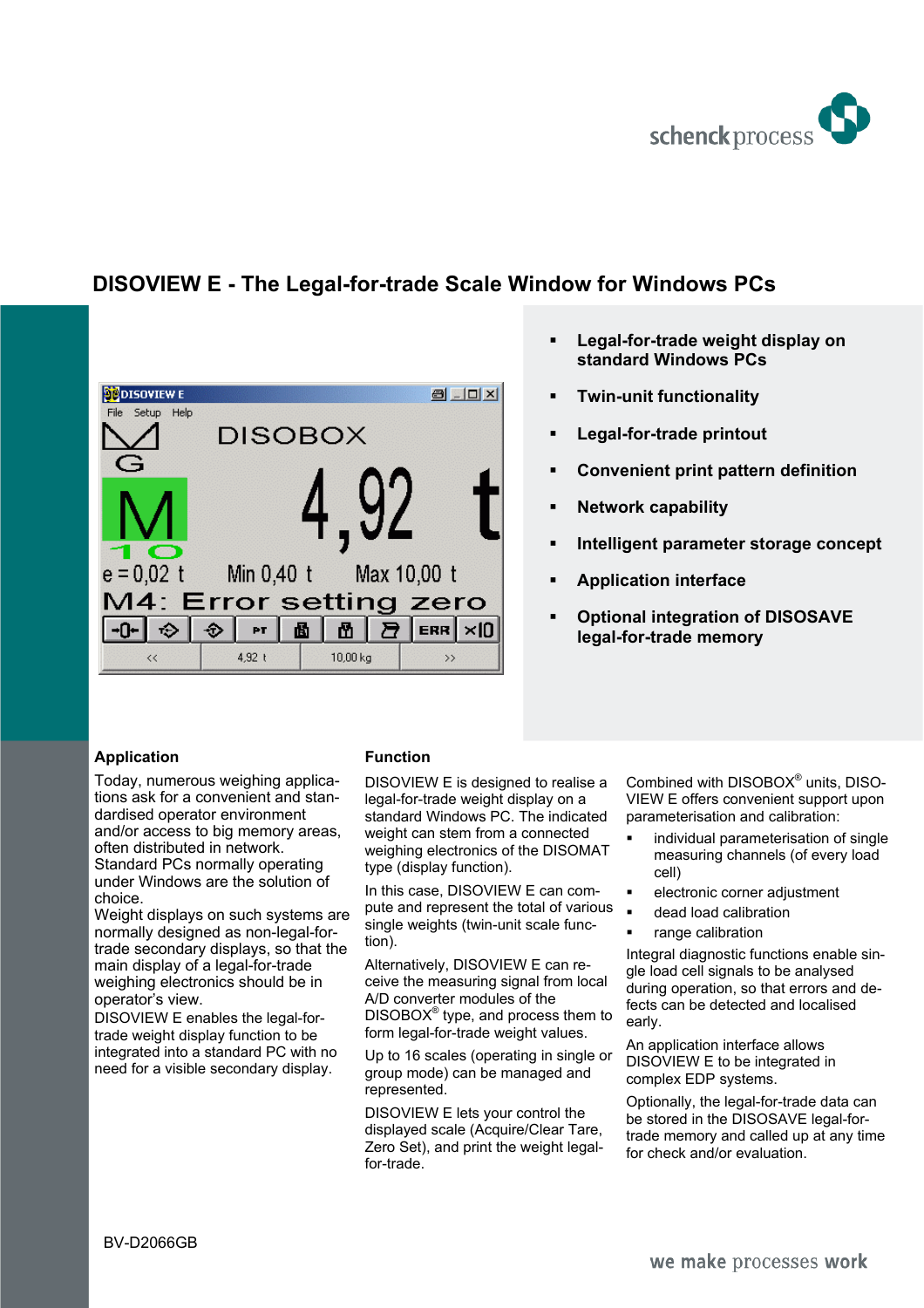## **Weight Window** (Fig. 1)

The DISOVIEW E main window represents the weight of the displayed scale complete with further information, e.g. taring status.

The button bar below the weight serves for control of displayed scale.

The lower part of the window lets you see the weights of the residual scales not represented on display. Just click on a weight, and the main display shows the selected scale.

The size of the weight window can be varied to a wide extent. However, it cannot be shifted out of visible screen area nor overlapped by other applications.





## **Configuration Window**

For each of the 16 eligible scales, the configuration dialog (Fig. 2) lets you determine the device to be used for display and/or computation of weights, as well as the device type.

At present, the following scale types are available:

- $\blacksquare$  DISOMAT<sup>®</sup> B plus / DISOMAT<sup>®</sup> OPUS
- Twin-unit scale with two platforms
- Combined scale with three platforms
- $\blacksquare$  DISOBOX<sup>®</sup> local A/D converter unit

The type-specific detail images (Fig. 3) let you enter the residual data.

## **Fig. 2: Configuration Window**

|                      | $\nabla$ Display legal for trade<br>$\nabla$ Lise DisoSave<br>Seal location |                              |       |  |  |  |  |
|----------------------|-----------------------------------------------------------------------------|------------------------------|-------|--|--|--|--|
|                      |                                                                             | Printer:<br>Default printer  |       |  |  |  |  |
| Scales               |                                                                             |                              |       |  |  |  |  |
| DISOMAT F            | Setup                                                                       | None                         | Setup |  |  |  |  |
| Compound 2           | Setup                                                                       | None                         | Setup |  |  |  |  |
| Compound 3           | Setup                                                                       | None<br>▼                    | Setup |  |  |  |  |
| Disomat Bplus        | Setup                                                                       | None<br>▼                    | Setup |  |  |  |  |
| DKK RTNi             | Setup                                                                       | None<br>$\blacktriangledown$ | Setup |  |  |  |  |
| Disobox K            | Setup                                                                       | None<br>▼                    | Setup |  |  |  |  |
| Disobox<br>▼         | Setup                                                                       | None<br>$\blacktriangledown$ | Setup |  |  |  |  |
| $\mathbf{r}$<br>None | Setup                                                                       | None<br>$\blacktriangledown$ | Setup |  |  |  |  |



| Corner adjustment                                    | Deadweight calibration                               | Calibrate range                                            | Diagnostics                 |
|------------------------------------------------------|------------------------------------------------------|------------------------------------------------------------|-----------------------------|
| Communication                                        | Parameter                                            | Legal for trade                                            | Sensor                      |
| Linit<br>ŧ                                           | No motion difference<br>▼<br>4d C 2d G 1d<br>C       | $C$ $Dd$                                                   | Nomotion time<br>3s         |
| $\nabla$ Min weight<br>Maximum<br>60,00 t<br>0.400t  | Operating mode<br>C Normal<br>Small range-           | Multiple range<br>$\circ$                                  | $\sigma$<br>Multiple scales |
| digit<br>2<br>10.01<br>x<br>Number of digits<br>3000 | Maximum.<br>15.000 t<br>▼<br>Switching delay<br>15 s | digit-<br>5<br>Number of digits<br>3000                    | $x \ 0.001$                 |
|                                                      |                                                      | Zero Tracking Nein                                         |                             |
| Overrange<br>C 110% C 102% C 101% C 100% C 9d        |                                                      | Zeroing range-<br>$C120\%$ $C10\%$ $C14\%$ $C12\%$ $C10\%$ |                             |
| Help                                                 | ΠK.                                                  | Accept                                                     | Cancel                      |

**Special Configurations for DISOBOX® (Fig. 4-6)** 

**Fig. 4: Configuration of Load Cell on a DISOBOX® Scale** 

|                     | Corner adjustment | Deadweight calibration                                                          |               | Calibrate range | <b>Diagnostics</b> |
|---------------------|-------------------|---------------------------------------------------------------------------------|---------------|-----------------|--------------------|
| Communication       |                   | Parameter                                                                       |               | Legal for trade | Senson             |
|                     |                   |                                                                                 |               |                 |                    |
| Activated           | Load cells        | Nom load                                                                        | Sensitivity   | Calibration     | Deadload           |
| ঢ়<br>1             |                   | 1000 kg                                                                         | $2.85$ mV/V   | 1.000000        | 212.70 kg          |
| $\overline{2}$<br>⊽ |                   | 1000 kg                                                                         | $2.85$ mV/V   | 1.000000        | 219.39 kg          |
| $\overline{3}$<br>⊽ |                   | 1000 kg                                                                         | 2.85 mV/V     | 1.000000        | 136.75 kg          |
| $\overline{4}$<br>⊽ |                   | $1000$ kg                                                                       | 2.85 mV/V     | 1.000000        | 131.97 kg          |
| 5<br>п              |                   | 10000 kg                                                                        | $2.85$ mV $N$ | 1.000000        | 0.00 <sub>kq</sub> |
| 6<br>п              |                   | 10000 kg                                                                        | $2.85$ mV/V   | 1.000000        | 59.47 kg           |
| $\overline{t}$<br>г |                   | 10000 kg                                                                        | 2.85 mV/V     | 1.000000        | 41.61 kg           |
| 8<br>п              |                   | 1000 kg                                                                         | 2.85 mV/V     | 1.000000        | 49.04 kg           |
|                     |                   | Warning: If you change this settings your scale is not legal-for-trade anymore. |               |                 |                    |
|                     |                   |                                                                                 |               |                 |                    |
|                     |                   |                                                                                 |               |                 |                    |
|                     |                   |                                                                                 |               |                 |                    |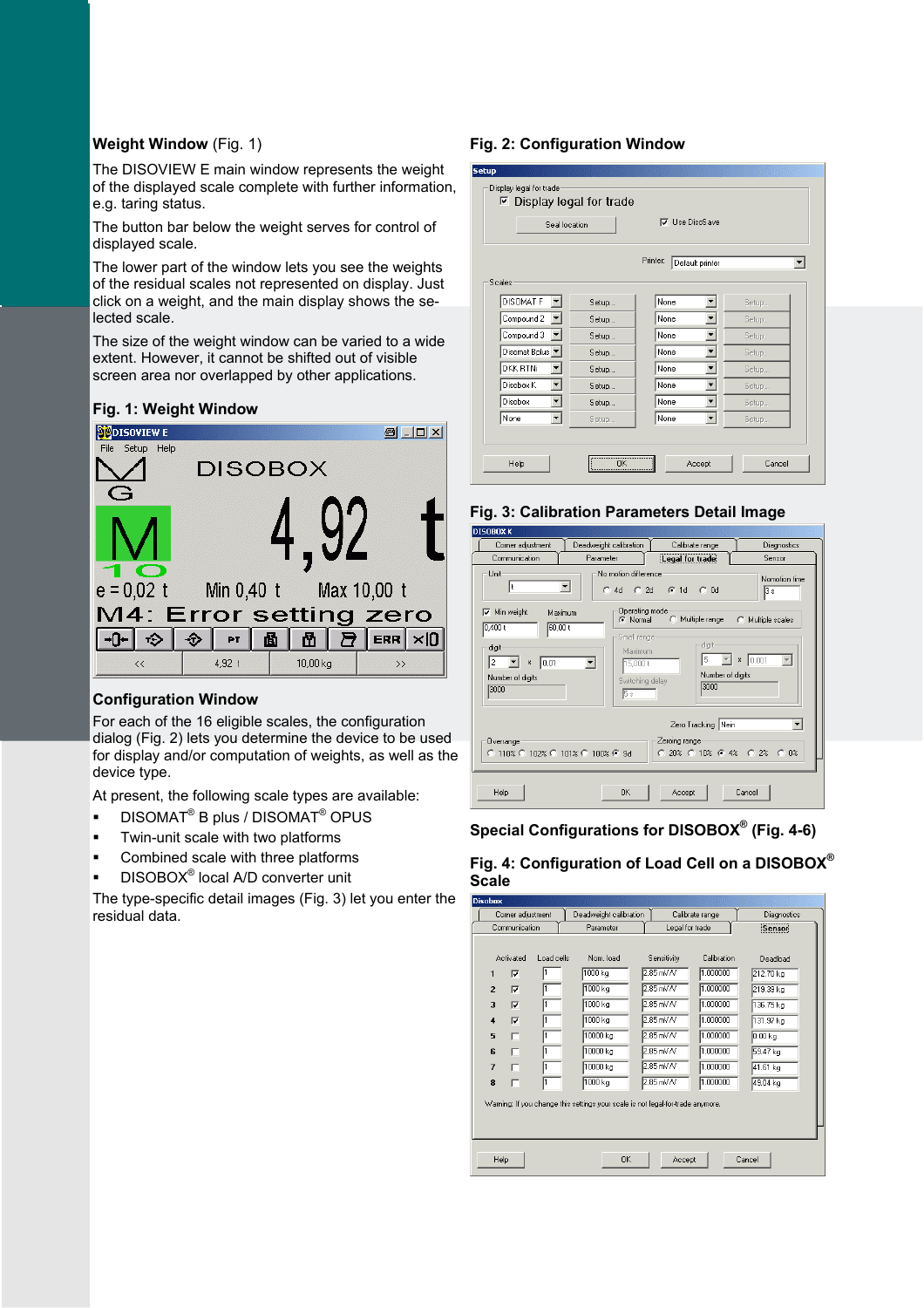Since every measuring channel is configured individually, basic combinations of various load cells can be formed.

One DISOBOX<sup>®</sup> allows multiple scales to be operated provided that all scale load cells are connected to the same DISOBOX® unit.

#### **Fig. 5: Corner Adjustment and Diagnostic Screen for a Scale of DISOBOX®**

| Communication                                | Parameter              |                | Legal for trade   | Sensor      |
|----------------------------------------------|------------------------|----------------|-------------------|-------------|
| Corner adjustment                            | Deadweight calibration |                | Calibrate range   | Diagnostics |
| Please apply the testweight to each corner:  |                        |                |                   | 10000.00 kg |
| <b>Lalculate</b><br>Channel<br>coefficients. |                        |                | Measured value kg |             |
| Store parameters                             |                        |                |                   | 469.891     |
| Store parameters                             |                        | $\overline{c}$ |                   | 2.465       |
| Store parameters                             |                        | 3              |                   | 11.453      |
| Store parameters                             |                        | 4              |                   | 3.047       |
| Store parameters                             |                        | 5              |                   | $-14.277$   |
| Store parameters                             |                        | 6              |                   | 0.166       |
| Sum                                          |                        |                |                   | 472.745     |
|                                              |                        |                |                   |             |
| Help                                         | <b>OK</b>              |                | Accept            | Cancel      |

# **Fig. 6: Range Calibration of a Scale of DISOBOX®**

| DISOBOX 1                                                                                                              |                                                                                                                                                            |                 |              |
|------------------------------------------------------------------------------------------------------------------------|------------------------------------------------------------------------------------------------------------------------------------------------------------|-----------------|--------------|
| Communication                                                                                                          | Parameter                                                                                                                                                  | Legal for trade | Sensor       |
| Corner adjustment                                                                                                      | Deadweight calibration                                                                                                                                     | Calibrate range | Diagnostics  |
| Range calibration:<br>Please put the calibration weight on scale.<br>The signals with load on scale will are acquired. | Calibration weight<br>10000.00 kg<br>The actual signals can be monitored on the diagnostics tab.<br>Accept the values when the motion has reached minimum. |                 |              |
| Deadweight<br>calibration.                                                                                             | << Back                                                                                                                                                    | Forward >>      | Accept range |
| Help                                                                                                                   | <b>OK</b>                                                                                                                                                  | Accept          | Cancel       |

## **Form Editor** (Fig. 7)

The form editor lets you design the print pattern for every scale in accordance with your requirements.

Wildcards for different print variables (weight, date, attribute, ...) can be graphically combined to form a print pattern (company logo). The latter is subsequently completed with current values and printed.

### **Fig. 7: Form Editor**

| Form editor<br>Format<br>Edit<br>Search<br>Formular.drf <<br>$\bigoplus$ M<br>$\blacktriangledown$<br>人国<br>$F$ $X$ $U$ |
|-------------------------------------------------------------------------------------------------------------------------|
| 團<br>123<br>BZ $\mathbf{E}$<br>Net<br>B<br>Θ<br>一品<br>K<br>Ō                                                            |
| <b>SCHENCK</b>                                                                                                          |
| <b>SCHENCK PROCESS GmbH</b>                                                                                             |
| <b>Standard Printform</b>                                                                                               |
| Scale: <k> Ident No.: <ln><br/>String: <bz></bz></ln></k>                                                               |
| Date: <d> Time: <u></u></d>                                                                                             |
| Netweight: <ne> Gross: <b> Tare: <t></t></b></ne>                                                                       |
| CAPS SAV<br>Margin: 100<br>2:24 PM<br><b>INS</b><br>Column: 1 / 1<br>Pos%: 1<br>Line:<br>1/21                           |

## **Data Saving Concept**

All DISOVIEW E parameters are stored in PC in a protected file.

This parameter record also includes types and serial numbers of connected devices.

Upon start-up, program checks data record and connected devices. If no error is detected, DISOVIEW E goes to legal-for-trade mode. If data record is faulty or connected devices are not found, program goes to nonlegal-for-trade mode. Legal-for-trade weighing and printing is not possible any longer.

This data saving concept enables the complete parameter record to be exported (backup)

(Fig. 8). If required, data record can be imported into another PC using DISOVIEW E.

Simply connect the proper devices, and legal-for-trade weighing is possible. Thanks to this concept, your PC can be exchanged easily, e.g. in case of defect.

#### **Fig. 8: Parameter Export / Import**

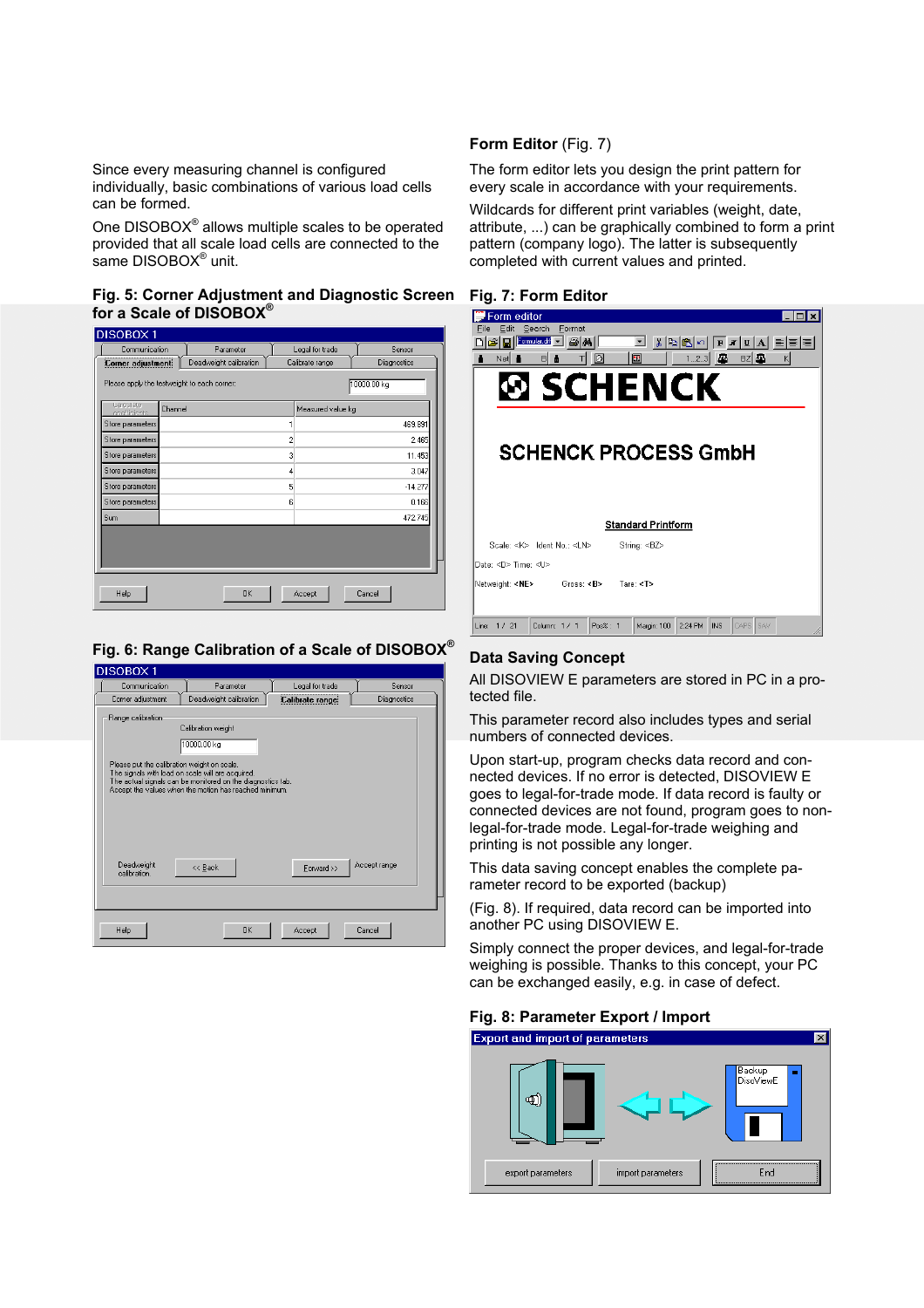

### **Network Mode**

A special mechanism for communication between DISOVIEW E and connected scales lets you transport the weigh data through local networks, i.e. the PC the scales are connected to via serial interface needs not be the one DISOVIEW E uses to represent the data legal-for-trade. (Legal-for-trade regulations, e.g. scale display in operator's view, still have to be respected.)

## **Variants**

| V015516.B01 | DISOVIEW E programm package:<br>Installation CD for Windows<br><b>XP/NT/2000</b><br>Manual in German language. |
|-------------|----------------------------------------------------------------------------------------------------------------|
|-------------|----------------------------------------------------------------------------------------------------------------|

### **Special Configurations**

Special configurations of DISOVIEW E are possible, for instance:

- simultaneous representation of weight on multiple PCs, or
- **·** interfacing of scale via Ethernet.

Please ask us for an individual solution, we will gladly provide you with a suggestion.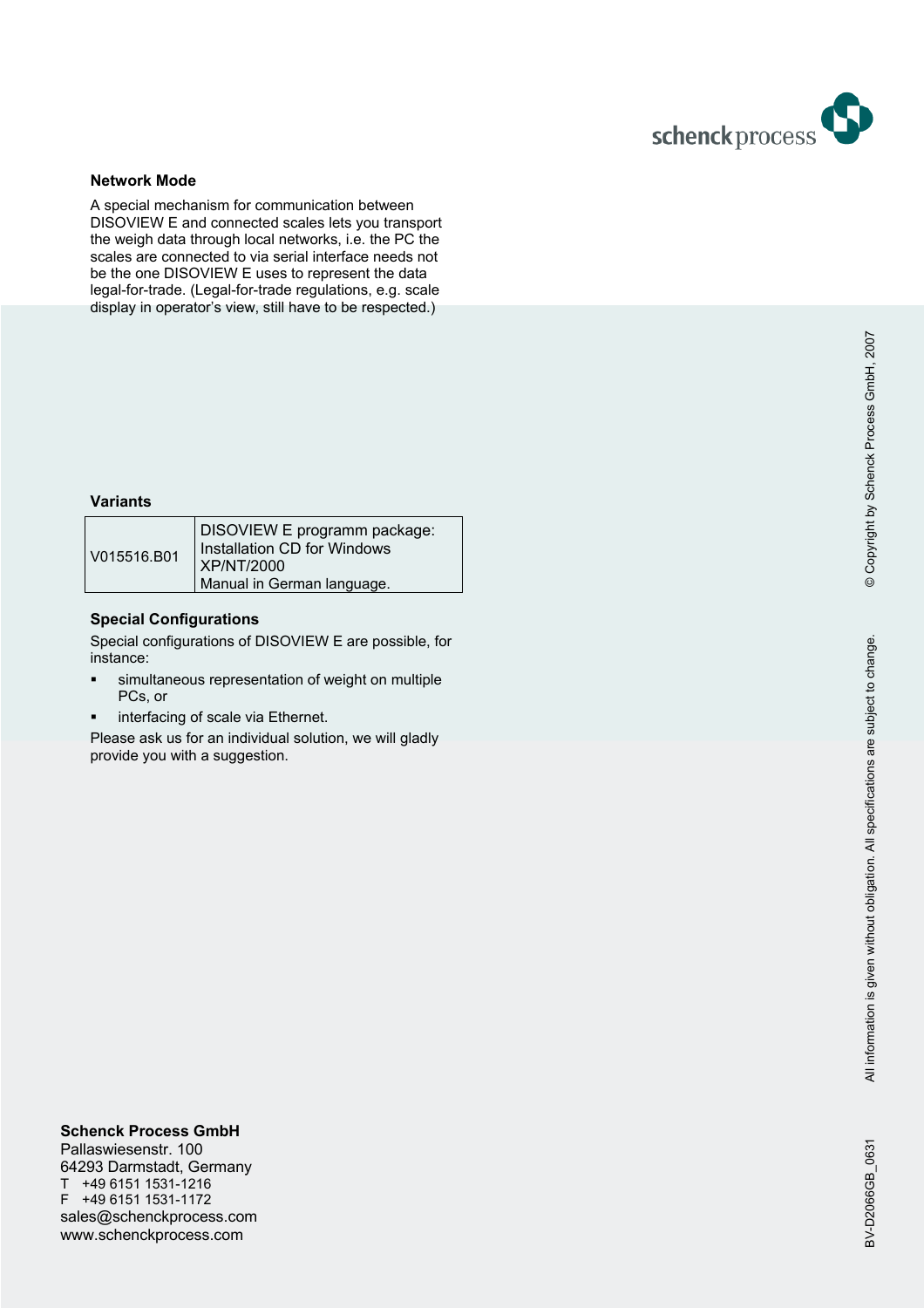

# **DISOSAVE Legal-For-Trade Memory**

| Bearbeiten Service Optionen<br>Datei |          |          | Hilfe        |               |                  |                      |                       |                |         |
|--------------------------------------|----------|----------|--------------|---------------|------------------|----------------------|-----------------------|----------------|---------|
| 菛<br>Alle anzeigen                   | Q        | Filter   | 8<br>Drucken |               | П<br>Exportieren | a,<br>Eichf. Drucken | Δå<br>Eichf. Anzeigen | ×<br>Schließen |         |
|                                      | Datum    | Uhrzeit  | Lauf. Nr. I  | Beizeichen    | Netto            |                      | Tara Dimension        | Status Kennung | $Dru -$ |
|                                      | 26.05.97 | 02:17:56 |              | 220 MZ-P 9119 | 25.34            | 26.08 <sub>1</sub>   |                       | 192 CSD1179    | 51      |
|                                      | 20.04.97 | 01:35:44 |              | 245 MZ-L 3579 | 52.12            | 0.00 <sub>1</sub>    |                       | 128 CSD1179    | 52      |
|                                      | 03.03.97 | 07:07:39 |              | 214 S-LK 230  | 5.90             | 48.32 t              |                       | 192 CSD1179    | 54      |
|                                      | 21.12.96 | 13:11:38 |              | 213 MZ-P 9119 | 8.30             | 39.96 <sub>1</sub>   |                       | 192 CSD1179    | 48      |
|                                      | 07.12.96 | 22:25:26 |              | 217 DA-RK 328 | 8.90             | 53.30 <sub>1</sub>   |                       | 192 CSD1179    | 44      |
|                                      | 07.11.96 | 21:10:14 |              | 211 DA-RK 328 | 23.56            | 0.00 <sub>1</sub>    |                       | 128 CSD1179    | 23      |
|                                      | 05.11.96 | 14:29:00 |              | 222 B-GT 5763 | 44.00            | 58.68 <sub>1</sub>   |                       | 192 CSD1179    | 14      |
|                                      | 23.10.96 | 05:36:49 |              | 212 MZ-L 3579 | 8.74             | 28.02 <sub>1</sub>   |                       | 192 CSD1179    | 36      |
|                                      | 31.07.96 | 14:57:19 |              | 208 MZ-C 1051 | 39.38            | 0.00 <sub>1</sub>    |                       | 128 CSD1179    | 35      |
|                                      | 22.07.96 | 04:30:19 |              | 224 DA-RK 328 | 13.04            | $43.90 +$            |                       | 192 CSD1179    | 56      |
|                                      | 10.06.96 | 22:12:55 |              | 255 DA-HY 272 | 60.14            | 0.00 <sub>1</sub>    |                       | 128 CSD1179    | 6C      |
|                                      | 31.05.96 | 18:42:37 |              | 218 HD-JK 708 | 9.24             | $35.30 +$            |                       | 192 CSD1179    | 26      |
|                                      | 19.05.96 | 00:19:34 |              | 244 B-GT 5763 | 47.50            | 0.00 <sub>1</sub>    |                       | 128 CSD1179    | 47      |
|                                      | 17.04.96 | 18:02:31 |              | 215 B-GT 5763 | 6.98             | $54.22$ t            |                       | 192 CSD1179    | 61      |
|                                      | 15.04.96 | 03:20:31 |              | 226 MZ-L 3579 | 1.48             | $56.92$ t            |                       | 192 CSD1179    | 58      |
|                                      | 10.03.96 | 04:31:24 |              | 216 DA-HY 272 | 7.90             | $61.20$ t            |                       | 192 CSD1179    | 53      |
|                                      | 01.03.96 | 00:22:03 |              | 223 DA-HY 272 | 13.86            | $21.28$ t            |                       | 192 CSD1179    | 35      |
|                                      | 21.02.96 | 12:03:46 |              | 209 B-GT 5763 | 45.26            | 0.00 <sub>1</sub>    |                       | 128 CSD1179    | $45 -$  |

- **Legal-for-trade data storage on standard PC**
- **Replacement of redundant printer**
- **Convenient evaluation of data stored**

## **Application**

The DISOSAVE legal-for-trade memory program offers the user the following functions:

- Legal-for-trade storage of weigh data on PC hard disk
- **Legal-for-trade display and printout of** values stored.

No special measures have to be taken on PC.

DISOSAVE has the EU approval for legal-for-trade data storage. This type of storage provides a high degree of safety where loss or falsification of data is concerned. The combination of standard PC + DISOSAVE establishes the legal-fortrade data memory on the user PC.

#### **Construction**

PC program for WINDOWS NT/XP/2000 designed for legal-for-trade storage of weighing results. Supplied in the form of a CD for installation of the program on a normal PC, complete with WINDOWS help documentation and copying protection.

#### **Function**

#### **Legal-for-trade storage of weighing results with DISOSAVE**

From the user´s view, the storage of weighing results with DISOSAVE does not differ in any respect from the legalfor-trade printout on paper.

The legal-for-trade memory performs the function of the redundant printer (however, it is totally free from maintenance; no paper or ribbon to be changed; no paper jam).

Data storage can be triggered either via an application program on the PC, using Active-X Control VPC 20002, or on the DISOMAT by simple operation of the Print key. DISOMAT can be configured for paper printout or legal-for-trade storage with DISOSAVE.

You can also operate the two output media in parallel.

#### **Display / Evaluation of Values Stored**

In addition to safe and convenient storage of weighing results, DISOSAVE offers additional functions for display and evaluation of stored data.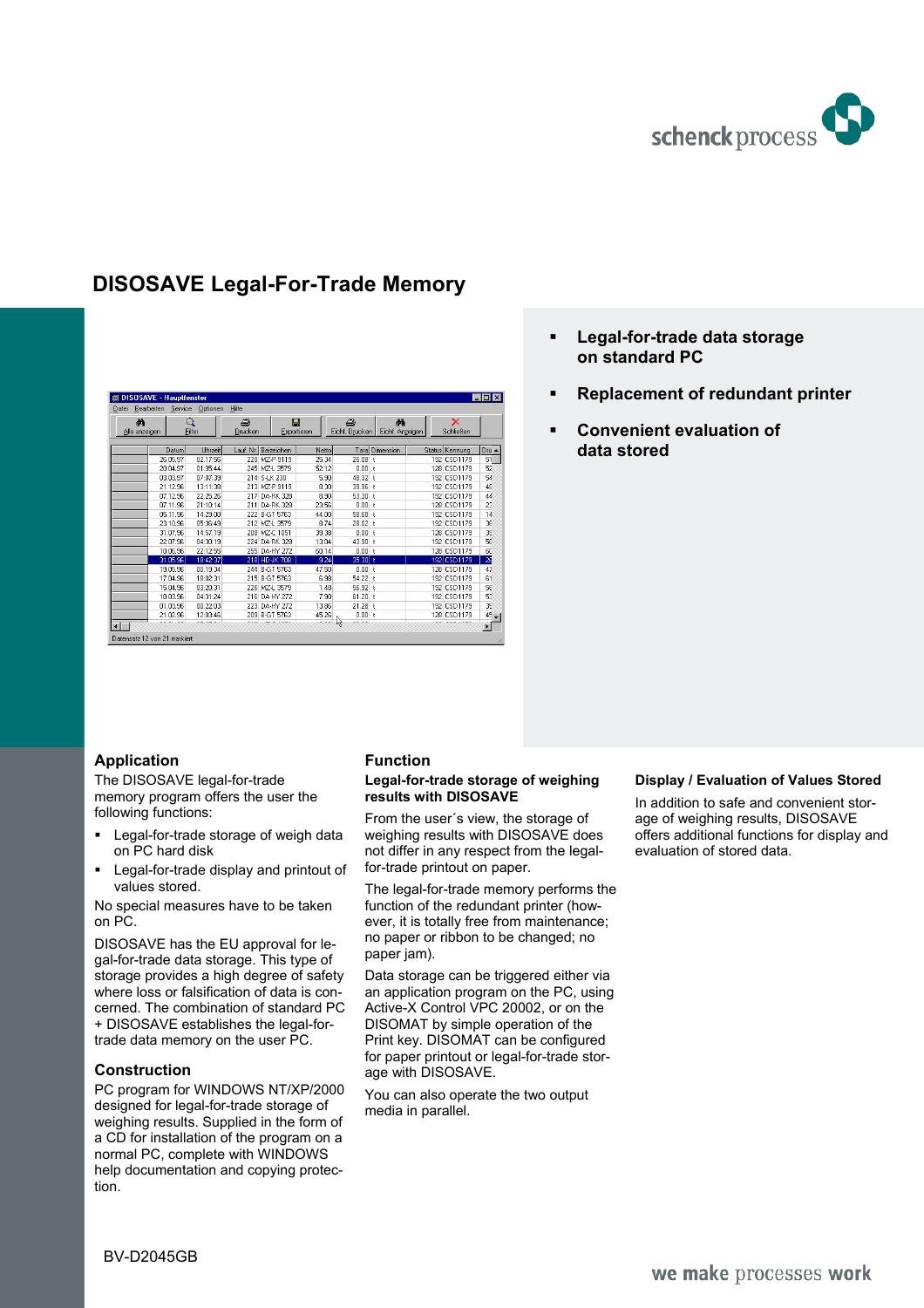

The following functions are available:

Display complete legal-for-trade memory

Screen shows total number of inputs sorted by date/time of storage. Every data record comprises date, time, consecutive number, scale identification, attributes, net and tare values, and formatted print string.

Display selected inputs

Using the filter function, you can visualize selected inputs stored, e.g. :

- Date
- Time
- Consecutive number
- Strings included in attributes
- Strings included in print string

On the right you can see a sample screen showing all 1996 inputs filtered by Darmstadt vehicles (-DA attribute).

The values represented on screen (possibly preselected via filter function) can be printed on a printer connected to PC. You can also mark a data block by mouse operation and print this partial record. In the same way, you can export data into other applications in form of an ASCII file.

DISOSAVE can be parametrized such that older data records stored are automatically deleted upon program start or after user´s acknowledgement. Storage time can be set at will. However, the 3-month minimum period required in accordance with weights and measures regulations is ensured in all cases.

#### **Report**

The Report function allows the data stored legalfor-trade to be recorded daily in form of an ASCII file for non-legal-for-trade evaluation and further processing with the use of other programs.

A new file is generated daily and includes all data acquired this very day.

| Datei         |          | Bearbeiten Service Optionen | Hilfe     |               |                      |                               |                 |                |                 |
|---------------|----------|-----------------------------|-----------|---------------|----------------------|-------------------------------|-----------------|----------------|-----------------|
| đά            |          | Q                           | ê         | П             |                      | ê                             | 備               | ×              |                 |
| Alle anzeigen |          | Filter                      | Drucken   |               | Exportieren          | Eichf. Drucken                | Eichf. Anzeigen | Schließen      |                 |
|               | Datum    | Uhrzeit                     | Lauf. Nr. | Beizeichen    | Nettol               |                               | Tara Dimension  | Status Kennung | $Dru -$         |
|               | 26.05.97 | 02:17:56                    |           | 220 MZ-P 9119 | 25.34                | 26.08                         |                 | 192 CSD1179    | 51              |
|               | 20.04.97 | 01:35:44                    |           | 245 MZ-L 3579 | 52.12                | 0.00 <sub>1</sub>             |                 | 128 CSD1179    | 52              |
|               | 03.03.97 | 07:07:39                    |           | 214 S-LK 230  | 5.90                 | $48.32$ t                     |                 | 192 CSD1179    | 54              |
|               | 21.12.96 | 13:11:38                    |           | 213 MZ-P 9119 | 8.30                 | 39.96 t                       |                 | 192 CSD1179    | 48              |
|               | 07.12.96 | 22:25:26                    |           | 217 DA-RK 328 | 8.90                 | 53.30 t                       |                 | 192 CSD1179    | 44              |
|               | 07.11.96 | 21:10:14                    |           | 211 DA-RK 328 | 23.56                | 0.00 <sub>l</sub>             |                 | 128 CSD1179    | $\overline{25}$ |
|               | 05.11.96 | 14:29:00                    |           | 222 B-GT 5763 | 44.00                | $58.68$ t                     |                 | 192 CSD1179    | 14              |
|               | 23.10.96 | 05:36:49                    |           | 212 MZ-L 3579 | 8.74                 | $28.02$ t                     |                 | 192 CSD1179    | 3E              |
|               | 31.07.96 | 14:57:19                    |           | 208 MZ-C 1051 | 39.38                | 0.00 <sub>l</sub>             |                 | 128 CSD1179    | 35              |
|               | 22.07.96 | 04:30:19                    |           | 224 DA-RK 328 | 13.04                | 43.90 t                       |                 | 192 CSD1179    | 56              |
|               | 10.06.96 | 22:12:55                    |           | 255 DA-HY 272 | 60.14                | 0.001 t                       |                 | 128 CSD1179    | 6C              |
|               | 31.05.96 | 18:42:37                    |           | 218 HD-JK 708 | 9.24                 | $35.30 + t$                   |                 | 192 CSD1179    | 26              |
|               | 19.05.96 | 00:19:34                    |           | 244 B-GT 5763 | 47.50                | 0.00 <sub>1</sub>             |                 | 128 CSD1179    | 47              |
|               | 17.04.96 | 18:02:31                    |           | 215 B-GT 5763 | 6.98                 | $54.22$ t                     |                 | 192 CSD1179    | 61              |
|               | 15.04.96 | 03:20:31                    |           | 226 MZ-L 3579 | 1.48                 | $56.92$ t                     |                 | 192 CSD1179    | 58              |
|               | 10.03.96 | 04:31:24                    |           | 216 DA-HY 272 | 7.90                 | $61.20$ t                     |                 | 192 CSD1179    | 53              |
|               | 01.03.96 | 00:22:03                    |           | 223 DA-HY 272 | 13.86                | $21.28$ t                     |                 | 192 CSD1179    | 35              |
|               | 21.02.96 | 12:03:46                    |           | 209 B-GT 5763 | 45.26<br>$1 - 1 - 1$ | 0.00 <sub>1</sub><br>$\gamma$ |                 | 128 CSD1179    | $45 -$          |

|     | άå<br>Alle anzeigen | Q<br><b>Filter</b> |          | 8<br>Drucken | H             | Exportieren | a,<br>Eichf. Drucken | άå<br>Eichf. Anzeigen | ×<br>Schließen |        |
|-----|---------------------|--------------------|----------|--------------|---------------|-------------|----------------------|-----------------------|----------------|--------|
|     |                     | Datum              | Uhrzeit  | Lauf. Nr.    | Beizeichen    | Netto       |                      | Tara Dimension        | Status Kennung | Drucks |
| von |                     | 01.01.96           |          |              | DA-           |             |                      |                       |                |        |
| bis |                     | 31.12.96           |          |              |               |             |                      |                       |                |        |
|     |                     | 07.12.96           | 22:25:26 |              | 217 DA-RK 328 | 8.90        | $53.30 + t$          |                       | 192 CSD1179    | 44.40  |
|     |                     | 07.11.96           | 21:10:14 | 211          | DA-RK 328     | 23.56       | $0.00 + t$           |                       | 128 CSD1179    | 23.56  |
|     |                     | 22.07.96           | 04:30:19 |              | 224 DA-RK 328 | 13.04       | 43.90 t              |                       | 192 CSD1179    | 56.94  |
|     |                     | 10.06.96           | 22:12:55 |              | 255 DA-HY 272 | 60.14       | $0.00 +$             |                       | 128 CSD1179    | 60.14  |
|     |                     | 10.03.96           | 04:31:24 |              | 216 DA-HY 272 | 7.90        | $61.20$ t            |                       | 192 CSD1179    | 53.30  |
|     |                     | 01.03.96           | 00:22:03 |              | 22S DA HY 272 | 13.86       | $21.28$ t            |                       | 192 CSD1179    | 35.14  |
|     |                     |                    |          |              |               |             |                      |                       |                |        |

 $\overline{\mathbf{H}}$ Datensatz 1 von 6 markiert

| <b>Variant</b>                                                                                                                                                                              | <b>Ordering No.</b> |
|---------------------------------------------------------------------------------------------------------------------------------------------------------------------------------------------|---------------------|
| <b>DISOSAVE PC Program Package VPC 20006</b><br>replacing the redundant printer required in accordance<br>with the weights and measures regulations, and de-<br>signed for:                 | D 707 340.02        |
| Legal-for-trade storage of DISOMAT weighing<br>▪<br>electronic of results or legal-for-trade viewing,<br>evaluation and printing of results on PC scalespro-<br>gramm DISOVIEW E, VPC20100. |                     |
| Operable under WINDOWS NT/XP/2000. Comprising:                                                                                                                                              |                     |
| CD for installation of DISOSAVE on PC                                                                                                                                                       |                     |
| Active-X communication driver VPC 20002<br>▪                                                                                                                                                |                     |
| Multilingual WINDOWS Help file<br>п                                                                                                                                                         |                     |
|                                                                                                                                                                                             |                     |

 $\overline{\phantom{1}}$ 

# **Schenck Process GmbH**

Pallaswiesenstr. 100 64293 Darmstadt, Germany T +49 6151 1531-1216 F +49 6151 1531-1172 sales@schenckprocess.com www.schenckprocess.com

BV-D2045GB\_0633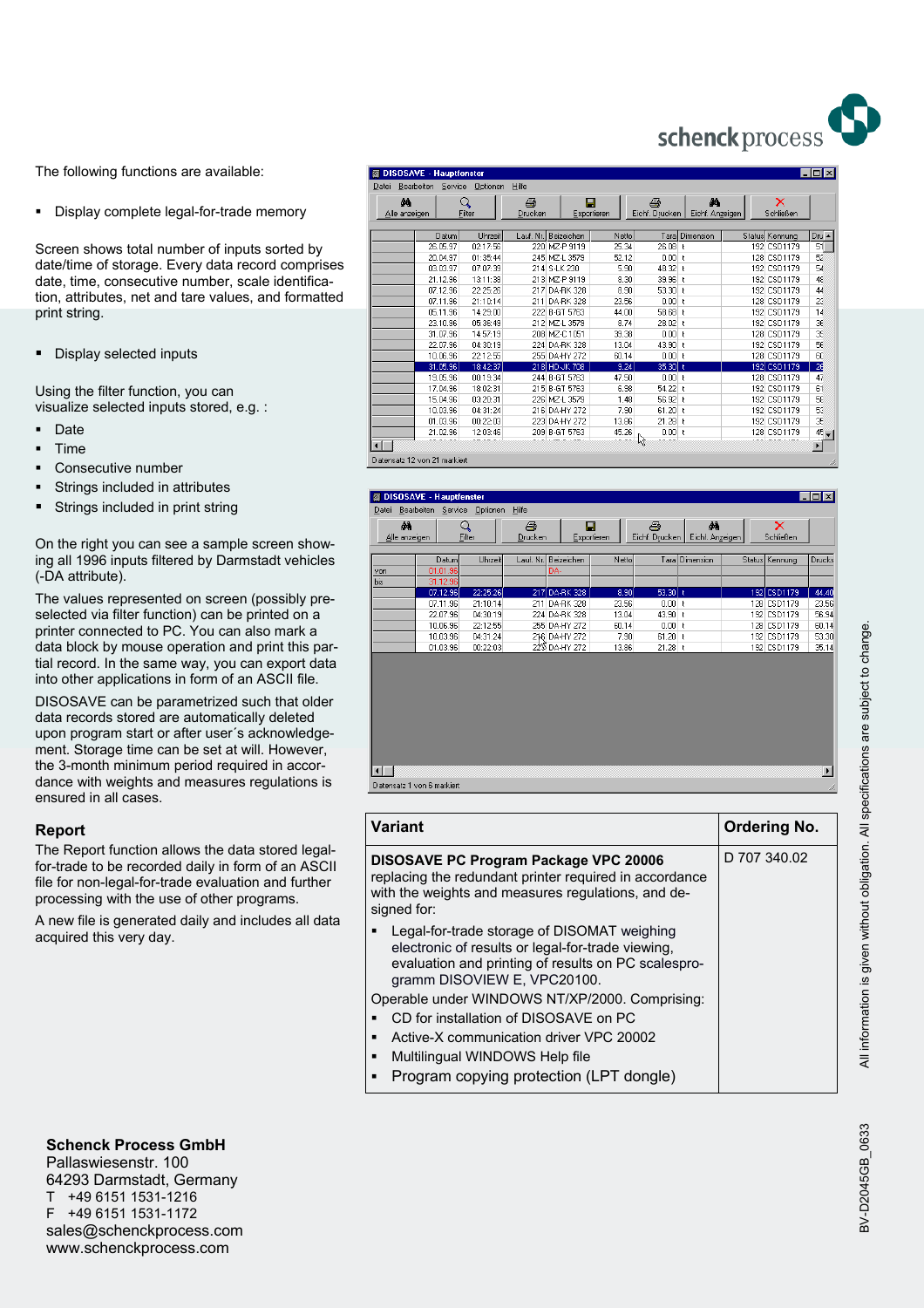

|      | schenck process |          |                                                         |            |                |           | 韧                             | Close     |
|------|-----------------|----------|---------------------------------------------------------|------------|----------------|-----------|-------------------------------|-----------|
| File |                 |          | E:\Daten\Dokumentation\WinXLS.Net\Waage1_02.04.2004.xls |            |                |           | Q                             | Selection |
|      | Table           | Waage1\$ |                                                         |            |                | Open      |                               |           |
|      | date            | time     | running no#                                             | sort       | scale          | tare      | aross                         | net       |
| ь    | 02.04.04        | 00:19    | 3899                                                    | 727        | $\mathbf{1}$   | 23.70t pT | $52.00t$ B                    | 38.30t NE |
|      | 02.04.04        | 00:32    | 3900                                                    | 719        | 1              | 19.30t pT | $<$ 32.35 $\leftrightarrow$ B | 13.05t NE |
|      | 02.04.04        | 00:36    | 3901                                                    | 747        | $\mathbf{1}$   | 23.90t pT | $<68.60$ t>B                  | 44.70t NE |
|      | 02.04.04        | 00:49    | 3902                                                    | 727        | $\overline{1}$ | 23.70t pT | $< 67.70t$ B                  | 44 00t NE |
|      | 02.04.04        | 01:03    | 3903                                                    | 719        | $\overline{1}$ | 19.30t pT | $<$ 33.05 $\Rightarrow$ B     | 13.75t NE |
|      | 02 04 04        | 01:07    | 3904                                                    | 747        | $\mathbf{1}$   | 23.90t pT | $<72.70$ t>B                  | 48.80t NE |
|      | 02.04.04        | 01:38    | 3905                                                    | 2163 G.KJ. | $\vert$ 1      | 14,60t pT | $-24.55t$ B                   | 9.95t NF  |
|      | 02.04.04        | 01:45    | 3906                                                    | 719        | $\overline{1}$ | 19.30t pT | $<$ 31.80 $t$ > B             | 12.50t NE |
|      | 02 04 04        | 01:46    | 3907                                                    | 727        | $\mathbf{1}$   | 23.70t pT | $<69.80$ t> $B$               | 46.10t NF |
|      | 02.04.04        | 01:58    | 3908                                                    | 747        | $\overline{1}$ | 23.90t pT | $<68.05t$ B                   | 44.15t NE |
|      | 02.04.04        | 02:59    | 3909                                                    | 727        | $\mathbf{1}$   | 23.70t pT | $<72.85b$ B                   | 49.15t NE |
|      | 02.04.04        | 03:01    | 3910                                                    | 719        | $\overline{1}$ | 19.30t pT | $<$ 32.20 <sup>t</sup> >B     | 12.90t NE |
|      | 02.04.04        | 03:02    | 3911                                                    | 2163 G.KI. | $\vert$ 1      | 14,60t pT | $\langle 24.30t \rangle$ B    | 9.70t NE  |
|      | 02.04.04        | 03:12    | 3912                                                    | 747        | $\vert$ 1      | 23.90t pT | $55.65 \rightarrow B$         | 41.75t NE |
|      | 02.04.04        | 03:28    | 3913                                                    | 727        | $\overline{1}$ | 23.70t pT | $<$ 67.75 $\uparrow$ B        | 44.05t NE |
|      | 02 04 04        | 03:38    | 3914                                                    | 719        | $\overline{1}$ | 19.30t pT | $<$ 33.05t>B                  | 13.75t NE |

# PC-Software Module WinXLS.Net

- **Windows Service / Application for storage of weighing data (Online, Batchmode ) in Excel, Access, CSV-file**
- **Request of scale device errors, save errors in a log-file, sending to different receivers via Email (through SMTP-Server) with error text**
- **Functionality of data concentration**

## **Application**

The WinXLS.Net program is designed as an link between weighing electronics and PC.

Operation always starts from the weighing terminal. Passive in the background, a PC is used as data memory either online or in batch mode, depending on the main purpose of the weighing program. The WinXLS.Net program stores the results in an Excel data sheet, an Access file (mdb) or an ASCII file in CSV format.

The program runs under Windows 2000/ XP, Windows2003 Server as a service or application.

The data can be stored in the Excel format if no Excel program is installed on PC.

## **Equipment**

On protocol level, the WinXLS.Net Program uses the CSDCOMX program, and supports the SCHENCK EDP protocols

DDP8 672, DDP8 785, 3964R.

Further protocols can be configured.

For interfacing with the connected weighing systems, the program can handle any serial interface that can be addressed using the Windows operating system.

Various weighing systems configured with different protocols can be connected to the available interfaces.

## **Function**

The WinXLS.Net program receives various messages from the connected weighing systems. The individual fields within the message are separated by an identifier  $(e.g. #).$ 

The program uses an Excel (Access) model in which the names of the different database fields can be inserted.

Upon storage this model is aquired to store the telegram data.

**new:** scale device errors can be requested and emailed to different receivers.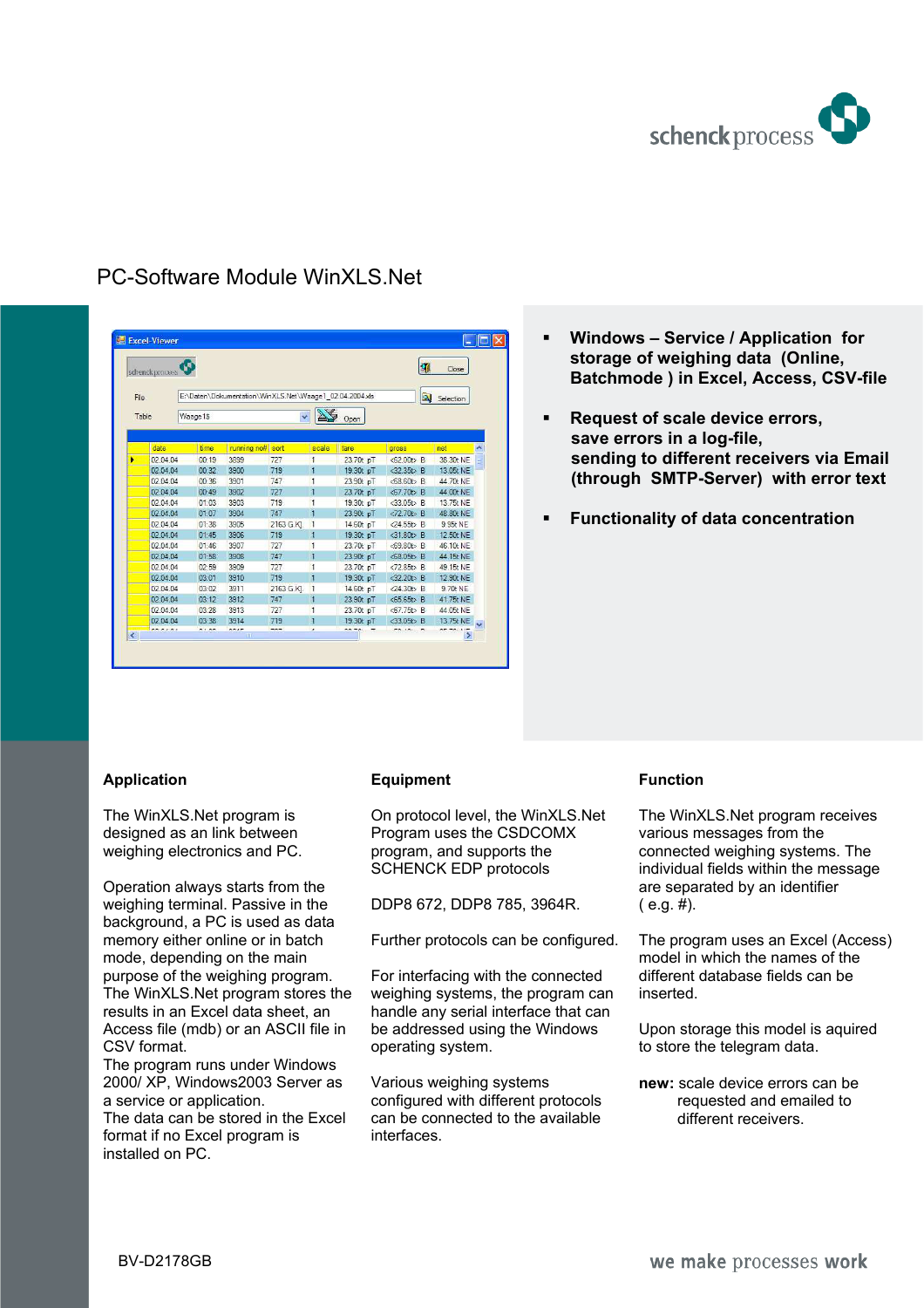

# **Configuration dialogs in WinXLS**

interfaces



| ◎ △             |                      |                                         |           |                                                 |                     |   |                   |                               |
|-----------------|----------------------|-----------------------------------------|-----------|-------------------------------------------------|---------------------|---|-------------------|-------------------------------|
|                 |                      |                                         |           | Schenck Process GmbH - WinXLS. Net Configurator |                     |   |                   |                               |
| schenck process |                      |                                         |           |                                                 |                     |   |                   |                               |
|                 |                      |                                         |           |                                                 |                     |   |                   | $\mathbf{u}$<br>Save<br>Close |
|                 |                      |                                         |           | telegram data - database fields mapping         |                     |   |                   |                               |
| Scale           |                      |                                         |           |                                                 | table base-name     |   |                   |                               |
| DR              |                      | <b>BT</b>                               | AB        |                                                 | telegram identifier |   |                   |                               |
| ID-DR           | ID-BT ID-AB          |                                         |           |                                                 |                     |   |                   |                               |
|                 |                      |                                         |           |                                                 |                     |   |                   |                               |
|                 |                      | telegram data - database fields mapping |           |                                                 |                     |   |                   |                               |
|                 | telegram field       | saving                                  | formating | fieldname in database                           |                     |   |                   |                               |
|                 | $-01$                | П                                       | П         | scale no                                        | 12                  | П | П                 | field 12                      |
|                 | 02                   | П                                       |           | Telegram ID                                     | 13                  | П | п                 | field 13                      |
|                 | 03                   | П                                       |           | print pattern                                   | 14                  | m | П                 | field 14                      |
|                 | 04                   | $\Box$                                  | ГΙ        | printer status                                  | 15                  | П | П                 | field 15                      |
|                 | 0 <sub>5</sub>       | П                                       |           | weight status                                   | 16                  | П | $\Box$            | field 16                      |
|                 | <b>D<sub>6</sub></b> | $\triangledown$                         |           | date                                            | 17                  |   | п                 | field 17                      |
|                 | 07                   | $\overline{\mathbf{v}}$                 |           | time                                            | 18                  |   | П                 | field 18                      |
|                 | 08                   | $\overline{\mathbf{v}}$                 |           | running no.                                     | 19                  |   | П                 | field 19                      |
|                 | 09                   | $\triangledown$                         | ☑         | weight                                          | 20                  | m | П                 | field <sub>20</sub>           |
|                 | 10                   | П                                       |           | field 10                                        | 21                  |   | <b>The Street</b> | field <sub>21</sub>           |
|                 | 11                   | П                                       | ш         | field <sub>11</sub>                             | 22                  | П |                   | field <sub>22</sub>           |
|                 |                      |                                         |           |                                                 |                     |   |                   |                               |

- Telegram ids and selection of fields, which are to be stored in the database
- Operation mode active, passive; device error request; interval email receivers; SMTP-server address

**Schenck Process GmbH**  Pallaswiesenstr. 100 64293 Darmstadt, Germany T +49 6151 1531-1216<br>F +49 6151 1531-1172 F +49 6151 1531-1172 transport@schenckprocess.com www.schenckprocess.com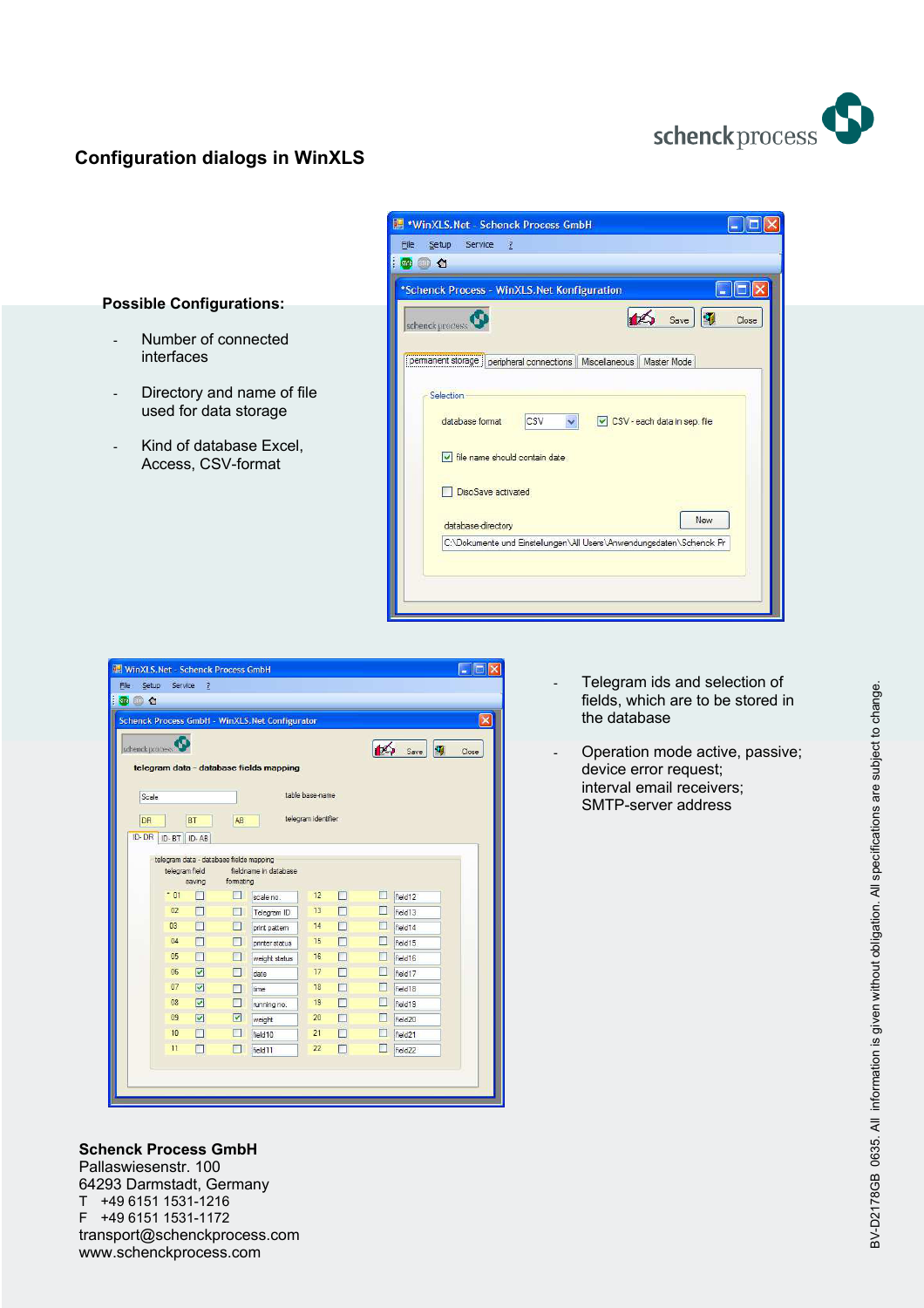

# **Modbus OPC Server VPC 28004**



- OPC Server for weighing terminals
- % **Fast and simple access to process data of the terminals**
- % **Write and read access**
- Connection to the terminal through Ethernet **or through serial interface**

## **Application**

In the automatisation segment, OPC (= *OLE for Process Control)*  has established itself as the standard. OPC enables the crossmanufacturer communication between devices without the expansive and error-prone implementation of protocols and without exact knowledge of the memory places.

The Schenck Process Modbus OPC Server implements this idea consistently. It permits access to the process data of the DISOMAT / DISOBOX / DISOCONT / INTECONT equipment of each OPCcapable application (OPC client). Access is achieved through logical names and independent of the selected physical transmission method (Ethernet or serial).

#### **Structure**

The Modbus OPC Server will be installed on the PC, which also runs the application software and which wants to access the data.

Other OPC client computers can also use this Modbus OPC Server, because OPC is configurable for remote access.

The server realizes a proxy (=substitute) of the scale(s). The application treats this as if the scale would be part of the PC.

The physical connection of the terminals is provided serial (through a COM port of the computer) or through Ethernet (network access).

## **Function**

The Modbus OPC Server permits read access for the most important process variable of the connected devices. This is possible through a single query and also through cyclical access (e.g. for weight and status values).

The setting of values is also possible (e.g. tare weights or print texts).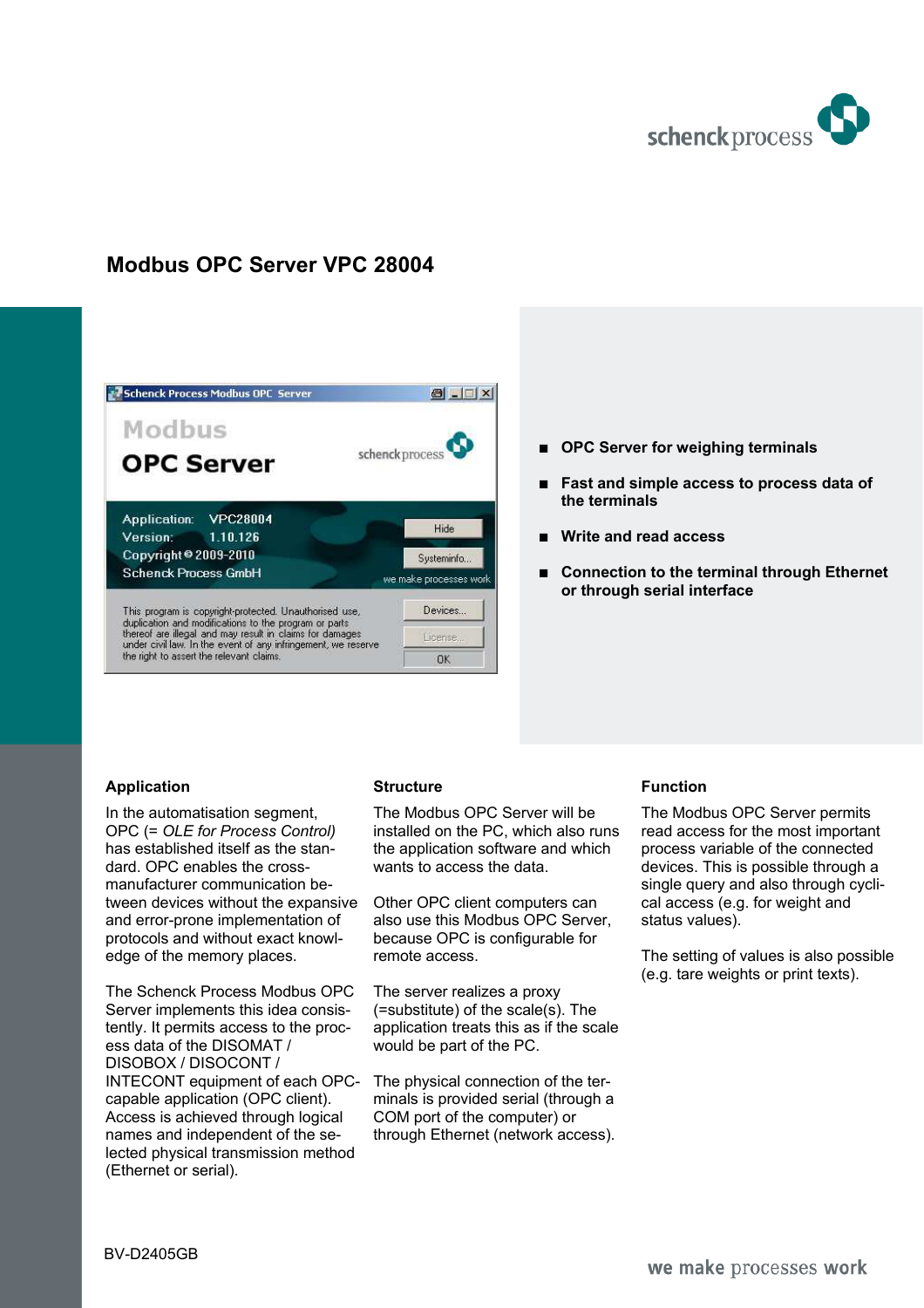

## **Technical Data**

| <b>Operating Systems</b>  | Windows 2000 SP4<br>Windows XP SP 3<br>Windows 7 |
|---------------------------|--------------------------------------------------|
| Other system requirements | NET Framework 2.0 SP1                            |
| <b>OPC Specifications</b> | Data Access specifications V1.0a, V2.05 and V3.0 |
| Communication protocols   | Ethernet (MODBUS/TCP)<br>Serial (MODBUS RTU)     |
| Documentation             | Online help                                      |

## **Order numbers**

| Type             | <b>Description</b>                                                                                                                                                                                                  | <b>Material Number</b> |
|------------------|---------------------------------------------------------------------------------------------------------------------------------------------------------------------------------------------------------------------|------------------------|
| <b>VPC 28004</b> | Modbus OPC Server for Schenck Process weighing terminals<br><b>DISOMAT Tersus</b><br><b>DISOMAT Opus</b><br><b>DISOMAT Satus</b><br><b>DISOBOX Plus</b><br>(INTECONT Opus)<br>(INTECONT Satus)<br>(DISOCONT Tersus) | V095231.B01            |
|                  | Delivery on CD                                                                                                                                                                                                      |                        |

#### **Schenck Process GmbH**  Pallaswiesenstr. 100 Darmstadt, Germany 64293 Phone: +49 6151 1531-1216 Fax: +49 6151 1531-1172 sales@schenckprocess.com www.schenckprocess.com